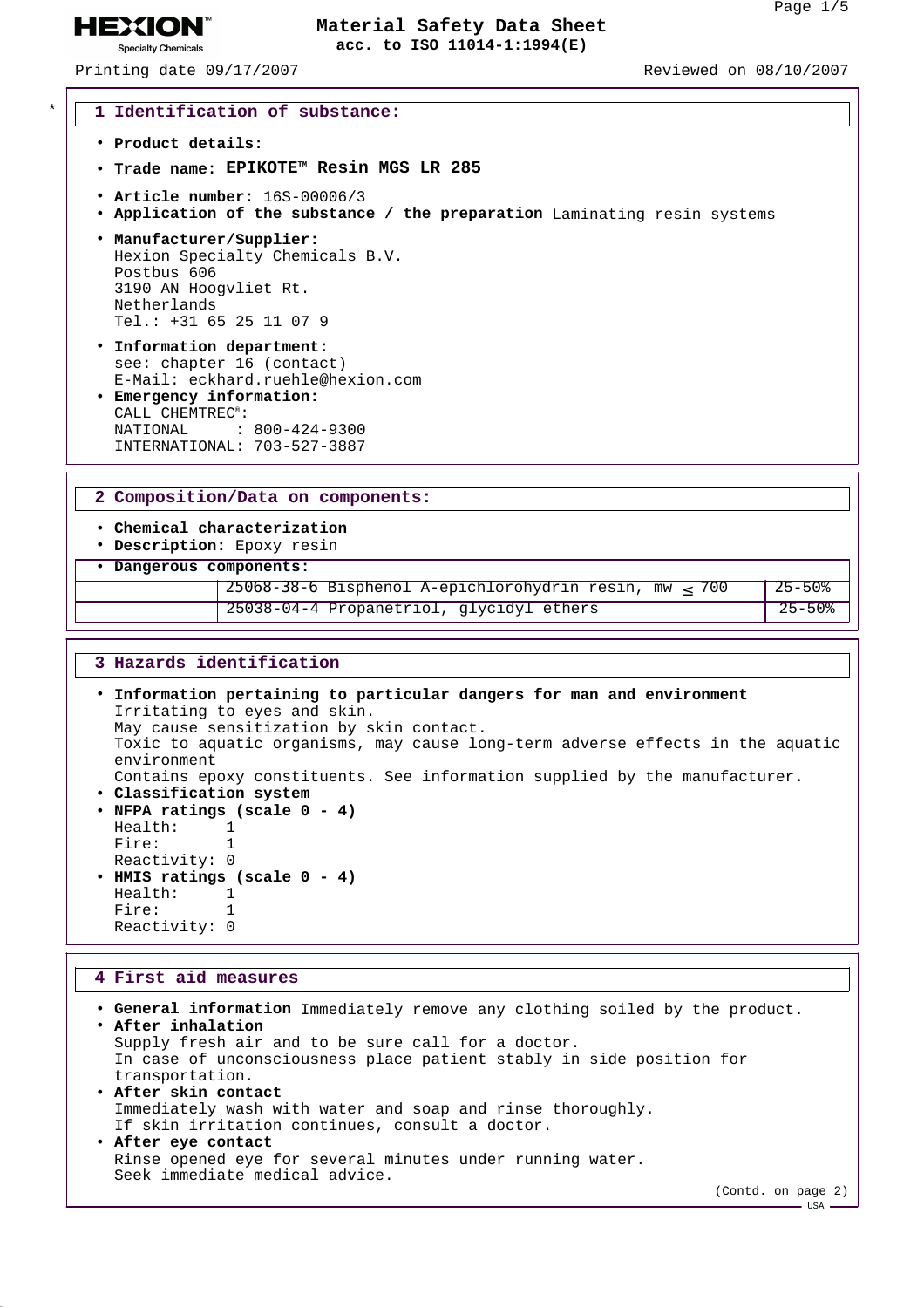Printing date 09/17/2007 Reviewed on 08/10/2007

#### **Trade name: EPIKOTETM Resin MGS LR 285**

#### (Contd. of page 1)

• **After swallowing** Rinse out mouth and then drink plenty of water. If symptoms persist consult doctor.

#### **5 Fire fighting measures**

- **Suitable extinguishing agents** CO2, extinguishing powder or water spray. Fight larger fires with water spray or alcohol resistant foam.
- **For safety reasons unsuitable extinguishing agents** Water with full jet.
- **Special hazards caused by the material, its products of combustion or resulting gases:**

In case of fire, the following can be released: Carbon monoxide (CO)

- In certain fire conditions, traces of other toxic gases cannot be excluded. • **Protective equipment:**
- Wear fully protective suit. Wear self-contained respiratory protective device.
- **Additional information** Collect contaminated fire fighting water separately. It must not enter the sewage system. Dispose of fire debris and contaminated fire fighting water in accordance with official regulations.

### **6 Accidental release measures**

- **Person-related safety precautions:** Wear protective equipment. Keep unprotected persons away. • **Measures for environmental protection:** Do not allow product to reach sewage system or any water course. Do not allow to penetrate the ground/soil.
- **Measures for cleaning/collecting:** Absorb with liquid-binding material (sand, diatomite, acid binders, universal binders, sawdust). Dispose contaminated material as waste according to item 13.

#### **7 Handling and storage**

- **Handling**
- **Information for safe handling:**
- Ensure good ventilation/exhaustion at the workplace. • **Information about protection against explosions and fires:** No special measures required.
- **Storage**
- **Requirements to be met by storerooms and receptacles:** Prevent any seepage into the ground.
- **Information about storage in one common storage facility:** Not required.
- **Further information about storage conditions:**
	- Store in cool, dry conditions in well sealed receptacles.

#### **8 Exposure controls and personal protection**

- **Additional information about design of technical systems:** No further data; see item 7.
- **Personal protective equipment**
- **General protective and hygienic measures** Immediately remove all soiled and contaminated clothing Wash hands before breaks and at the end of work. Avoid contact with the eyes and skin.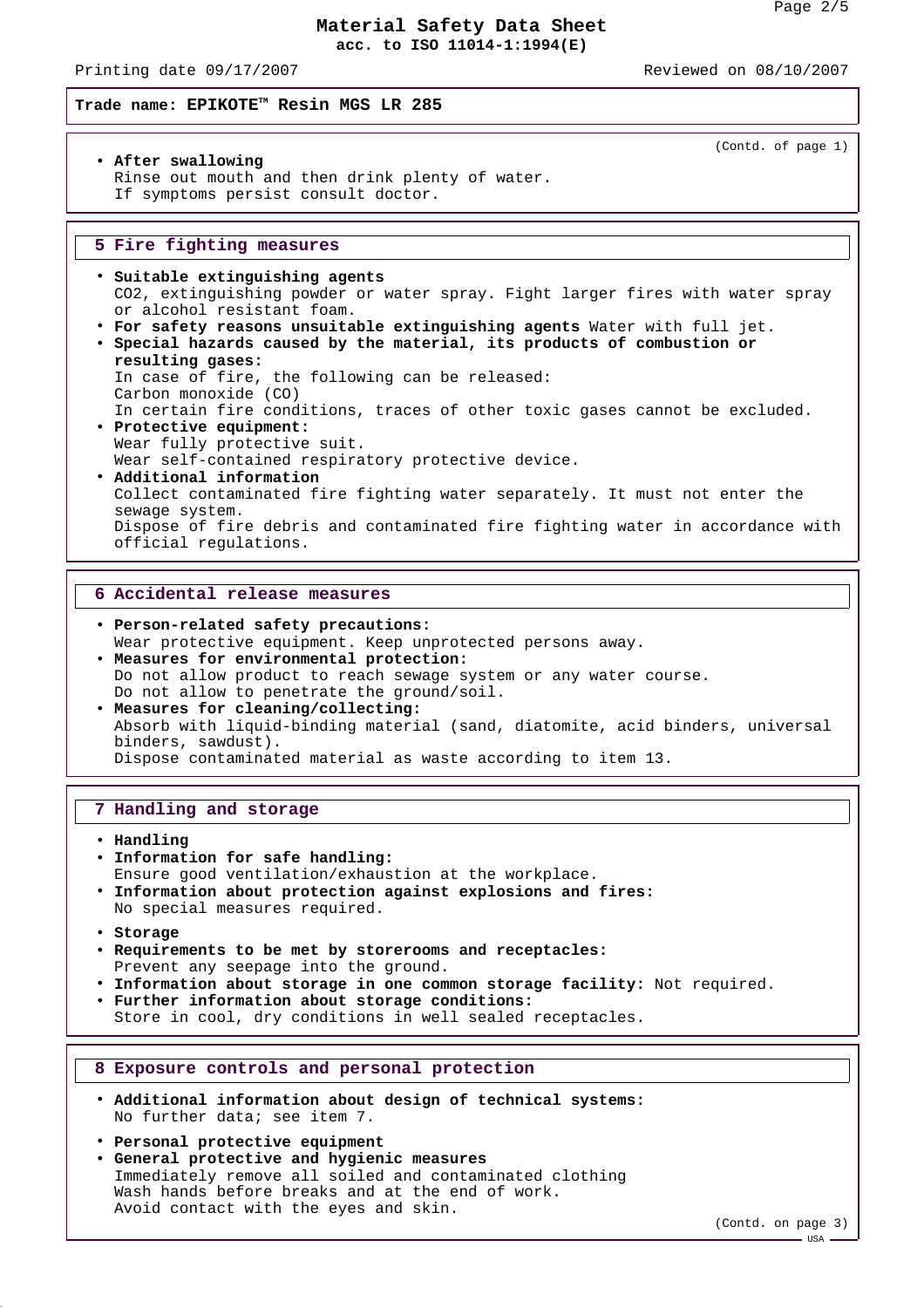Printing date 09/17/2007 Reviewed on 08/10/2007

(Contd. of page 2)

**Trade name: EPIKOTETM Resin MGS LR 285**

- **Breathing equipment:** Not necessary if room is well-ventilated.
- **Protection of hands:** Plastic gloves
- **Material of gloves** Butyl rubber, BR Nitrile rubber, NBR
- **Penetration time of glove material** The exact break through time has to be found out by the manufacturer of the protective gloves and has to be observed.
- **Eye protection:** Safety glasses.
- **Body protection:** Protective work clothing.

### **9 Physical and chemical properties:**

| • General Information                             |                                                    |
|---------------------------------------------------|----------------------------------------------------|
| Form:<br>Color:<br>Odor:                          | fluid<br>Yellowish<br>Weak, characteristic         |
| • Change in condition                             |                                                    |
| Boiling point/Boiling range:                      | Not to distillate, decomposition.                  |
| • Flash point:                                    | $> 100^{\circ}$ C (> 212°F) (ISO 2719)             |
| . Ignition temperature:                           | $> 300^{\circ}$ C ( $> 572^{\circ}$ F) (DIN 51794) |
| • Density at 20 $\degree$ C (68 $\degree$ F):     | $1.10 - 1.18$ q/cm3 (DIN 53217)                    |
| • Solubility in / Miscibility with<br>Water:      | Not miscible or difficult to mix                   |
| • Viscosity:<br>dynamic at $25^{\circ}$ C (77°F): | $600 - 900$ mPa*s (ISO 9371)                       |

### **10 Stability and reactivity**

| . Thermal decomposition / conditions to be avoided:                      |  |  |
|--------------------------------------------------------------------------|--|--|
| No decomposition if used and stored according to specifications.         |  |  |
| • Dangerous reactions                                                    |  |  |
| May produce violent reactions with bases and numerous organic substances |  |  |
| including alcohols and amines                                            |  |  |
| Exothermic polymerization                                                |  |  |
| . Dangerous products of decomposition: Irritant gases/vapors             |  |  |

#### **11 Toxicological information**

| • Acute toxicity:                                      |                                                               |                                         |  |  |  |
|--------------------------------------------------------|---------------------------------------------------------------|-----------------------------------------|--|--|--|
| . LD/LC50 values that are relevant for classification: |                                                               |                                         |  |  |  |
|                                                        | 25068-38-6 Bisphenol A-epichlorohydrin resin, mw < 700        |                                         |  |  |  |
| Oral                                                   |                                                               | $LD50$ 11400 mg/kg (rat)                |  |  |  |
|                                                        |                                                               | Dermal   LD50 $  > 2000$ mg/kg (rabbit) |  |  |  |
|                                                        | 25038-04-4 Propanetriol, glycidyl ethers                      |                                         |  |  |  |
| Oral                                                   |                                                               | LD50   5000 mg/kg $(rat)$               |  |  |  |
|                                                        |                                                               | Dermal   LD50 $  > 2000$ mg/kg (rabbit) |  |  |  |
| · Primary irritant effect:                             |                                                               |                                         |  |  |  |
|                                                        | • on the skin: Irritant to skin and mucous membranes.         |                                         |  |  |  |
|                                                        | . on the eye: Irritating effect.                              |                                         |  |  |  |
|                                                        | . Sensitization: Sensitization possible through skin contact. |                                         |  |  |  |

UTRA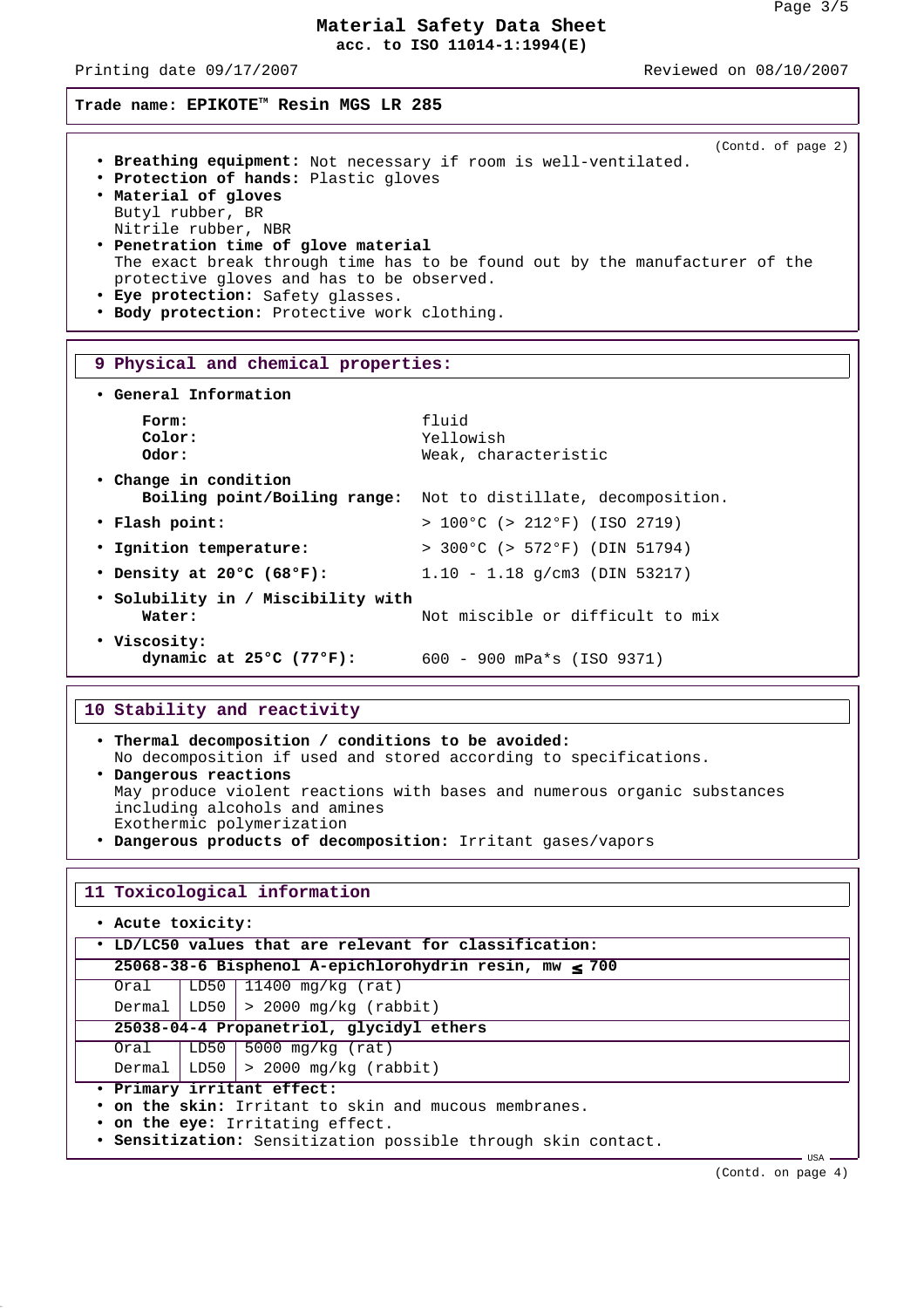Printing date 09/17/2007 **Reviewed on 08/10/2007** 

**Trade name: EPIKOTETM Resin MGS LR 285**

(Contd. of page 3)

| 12 Ecological information:                                                                                                                                                                                                                                                                                                                                                          |                                                                                                             |  |
|-------------------------------------------------------------------------------------------------------------------------------------------------------------------------------------------------------------------------------------------------------------------------------------------------------------------------------------------------------------------------------------|-------------------------------------------------------------------------------------------------------------|--|
| • Ecotoxical effects:<br>• Acquatic toxicity:<br>. Type of test  Effective concentration  Method<br>Rainbow trout<br>LC 50 (96h) $1.5 - 7.7$ mg/l<br>Daphnia magna<br>EC 50 $(24h)$ 1.1 - 3.6 mg/l<br>Green algae<br>EC 50 (96 h)<br>(bisphenol-A-epichlorohydrin resin MG < 700)<br>• General notes:<br>Do not allow product to reach ground water, water course or sewage system. | Assessment<br>220 mg/l                                                                                      |  |
| 13 Disposal considerations                                                                                                                                                                                                                                                                                                                                                          |                                                                                                             |  |
|                                                                                                                                                                                                                                                                                                                                                                                     |                                                                                                             |  |
| • Product:<br>• Recommendation<br>incinerator.                                                                                                                                                                                                                                                                                                                                      | Remove according to local authority recommendations, e.g. convey to a licensed                              |  |
| · Uncleaned packagings:<br>. Recommendation: Disposal must be made according to official regulations.                                                                                                                                                                                                                                                                               |                                                                                                             |  |
| 14 Transport information                                                                                                                                                                                                                                                                                                                                                            |                                                                                                             |  |
| • DOT regulations:<br>· Hazard class:<br>· Identification number:<br>• Packing group:<br>. Proper shipping name (technical name): ENVIRONMENTALLY HAZARDOUS SUBSTANCE,                                                                                                                                                                                                              | 9<br>UN3082<br>III                                                                                          |  |
| $\cdot$ Label                                                                                                                                                                                                                                                                                                                                                                       | LIQUID, N.O.S. (EPOXIDE DERIVATIVES)<br>9                                                                   |  |
| • Land transport ADR/RID (cross-border)<br>. ADR/RID class:                                                                                                                                                                                                                                                                                                                         | 9 Miscellaneous dangerous substances                                                                        |  |
| • Packaging group:<br>· Description of goods:                                                                                                                                                                                                                                                                                                                                       | and articles<br>III<br>3082 ENVIRONMENTALLY HAZARDOUS<br>SUBSTANCE, LIQUID, N.O.S. (EPOXIDE<br>DERIVATIVES) |  |
| . Maritime transport IMDG:<br>· IMDG Class:                                                                                                                                                                                                                                                                                                                                         | 9                                                                                                           |  |
| • UN Number:<br>• Label                                                                                                                                                                                                                                                                                                                                                             | 3082<br>$9 + MP$                                                                                            |  |
| • Packaging group:                                                                                                                                                                                                                                                                                                                                                                  | III                                                                                                         |  |
| • EMS Number:<br>• Propper shipping name:                                                                                                                                                                                                                                                                                                                                           | $F - A$ , $S - F$                                                                                           |  |
|                                                                                                                                                                                                                                                                                                                                                                                     | ENVIRONMENTALLY HAZARDOUS SUBSTANCE,<br>LIQUID, N.O.S. (EPOXIDE DERIVATIVES)                                |  |
| . Air transport ICAO-TI and IATA-DGR:<br>· ICAO/IATA Class:                                                                                                                                                                                                                                                                                                                         | 9                                                                                                           |  |
| • UN/ID Number:                                                                                                                                                                                                                                                                                                                                                                     | 3082                                                                                                        |  |
| • Label                                                                                                                                                                                                                                                                                                                                                                             | 9                                                                                                           |  |
| • Packaging group:<br>· Propper shipping name:                                                                                                                                                                                                                                                                                                                                      | III<br>ENVIRONMENTALLY HAZARDOUS SUBSTANCE,<br>LIQUID, N.O.S. (EPOXIDE DERIVATIVES)                         |  |

|  | 15 Regulations                                      |  |
|--|-----------------------------------------------------|--|
|  | • SARA Section 355 (extremely hazardous substances) |  |
|  | None of the ingredients is listed.                  |  |

(Contd. on page 5)

USA